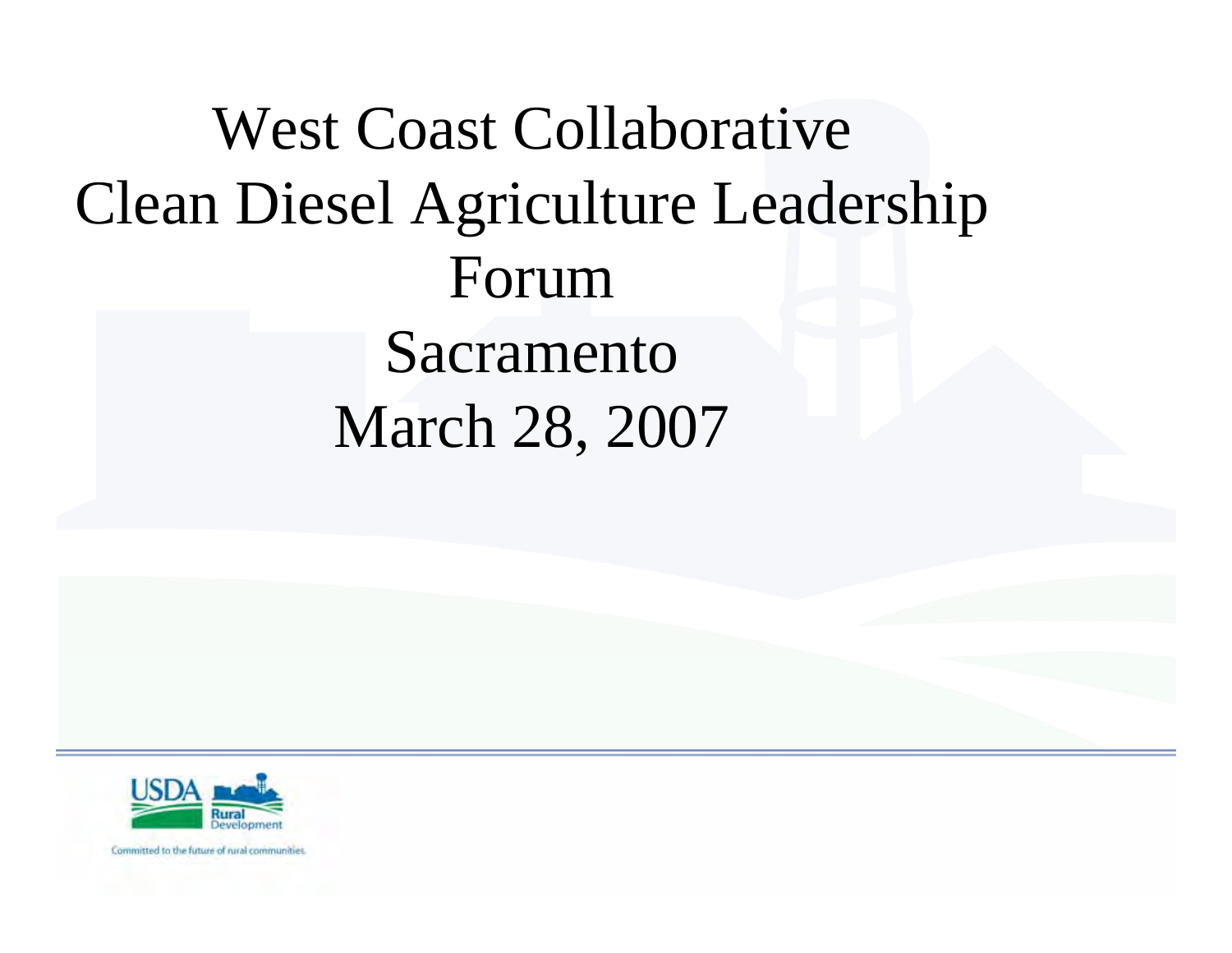#### USDA RD

• Committed to Future Rural Development

• Improving the quality of life

• Increasing economic opportunity

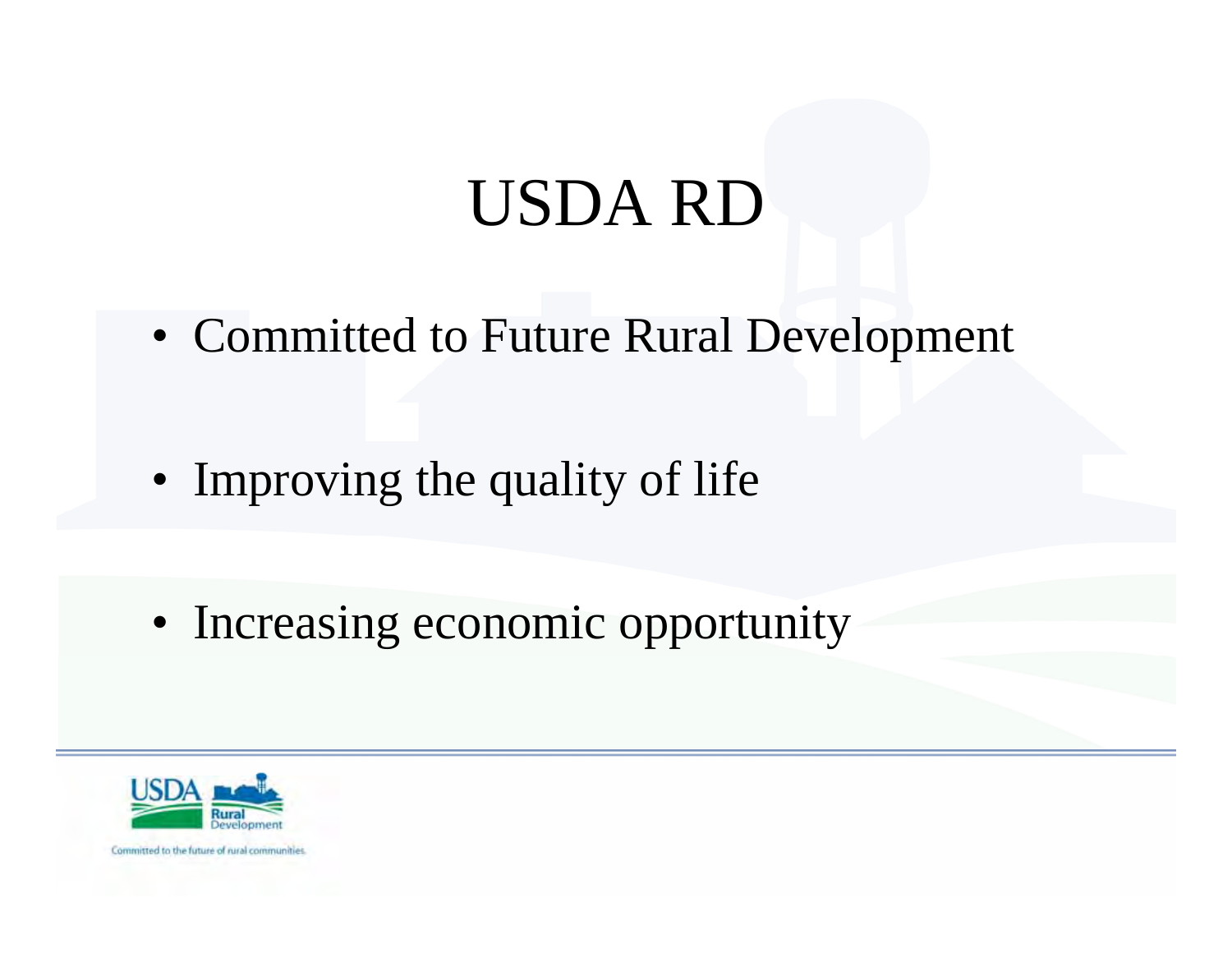# USDA Energy Council

- • Coordinate Department Collaboration and Leveraging of Resources for Renewable Energy & Energy Efficiency Developments
- •**Committees** 
	- Research & Development
	- Commercialization
	- Marketing/Outreach
	- International Energy Collaboration

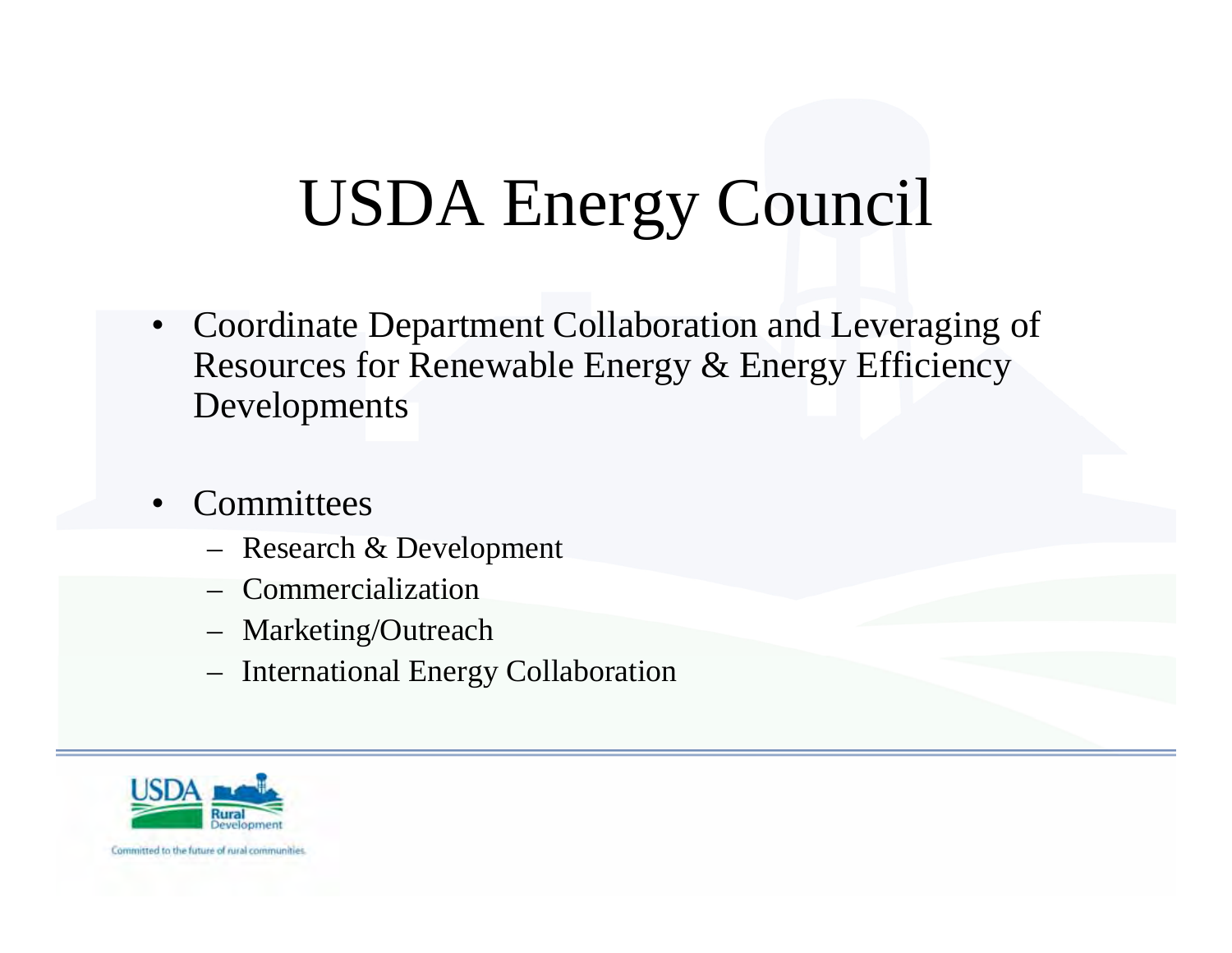

#### USDA's Energy Council (Con't)

- R&D Committee
	- R&D Plan
- Commercialization Committee
	- Matrix
	- Intra-Agency Coordination
- Marketing/Outreach Committee
	- Renewable Energy Conference
- International Energy Collaboration
	- Coordination of USDA Participation in



numerous international related energy initiatives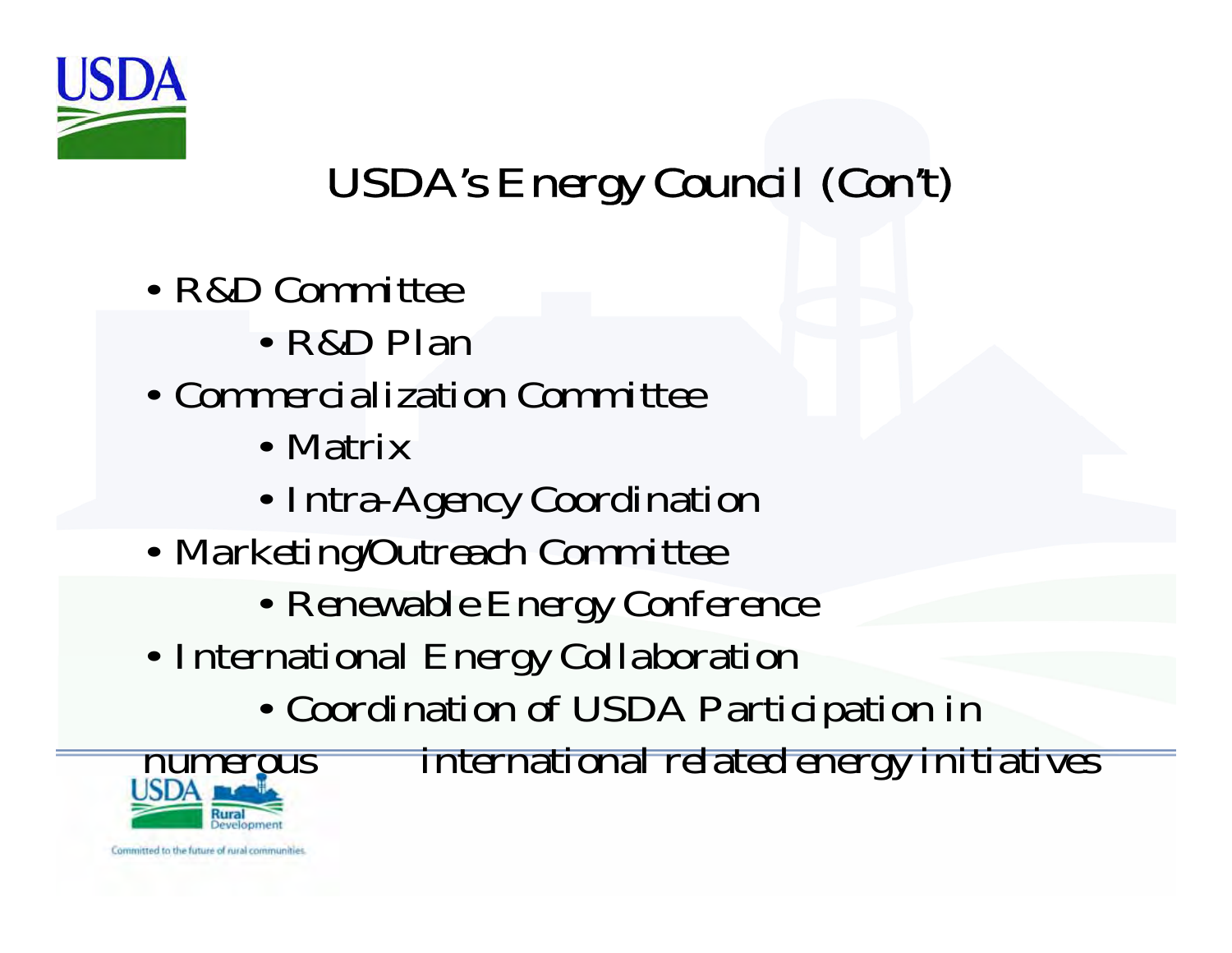

#### **USDA Agencies and Programs with Biofuels Contributions**

- • **Office of the Under Secretary**
	- **Research, Education and Economics**
	- **Rural Development**
	- **Natural Resources and Environment**
	- **Administration**
- •**Agricultural Marketing Service**
- •**Agriculture Research Service**
- • **Cooperative State Research, Education and Extension Service**
- $\bullet$ **Economic Research Service**
- $\bullet$ **Farm Service Agency**
- $\bullet$ **Foreign Agricultural Service**
- •**Forest Service**
- • **Global Change Program Office**
- • **Natural Resources Conservation Service**
- • **Office of Budget and Program Analysis**
- •**Office of Communications**
- • **Office of Energy Policy and New Uses**
- •**Risk Management Agency**
- •**Rural Development**

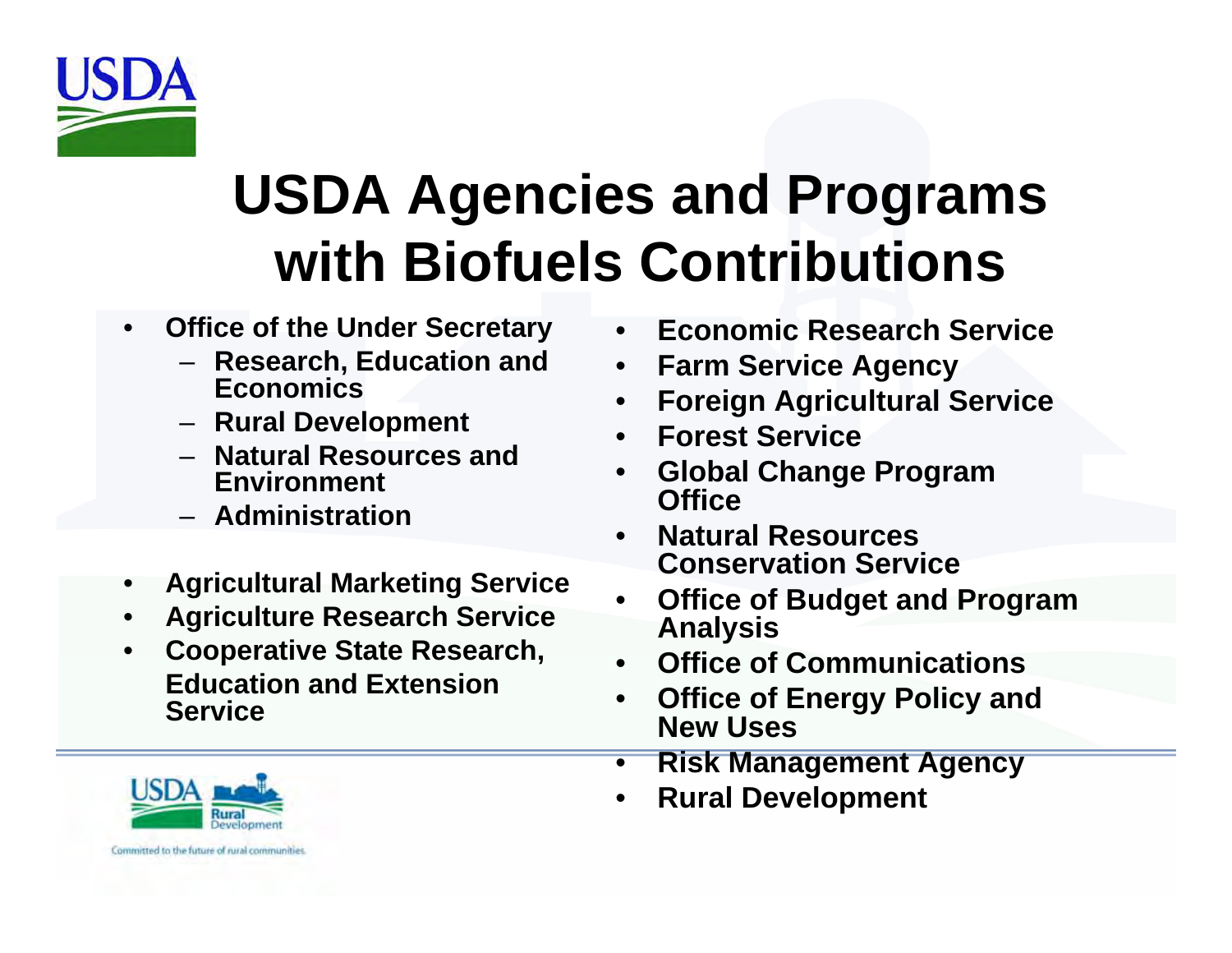#### Renewable Energy

- •\$ 500 million in RE and EE
- 1000 projects
- • Leveraged \$ 1.5 Billion in private investment

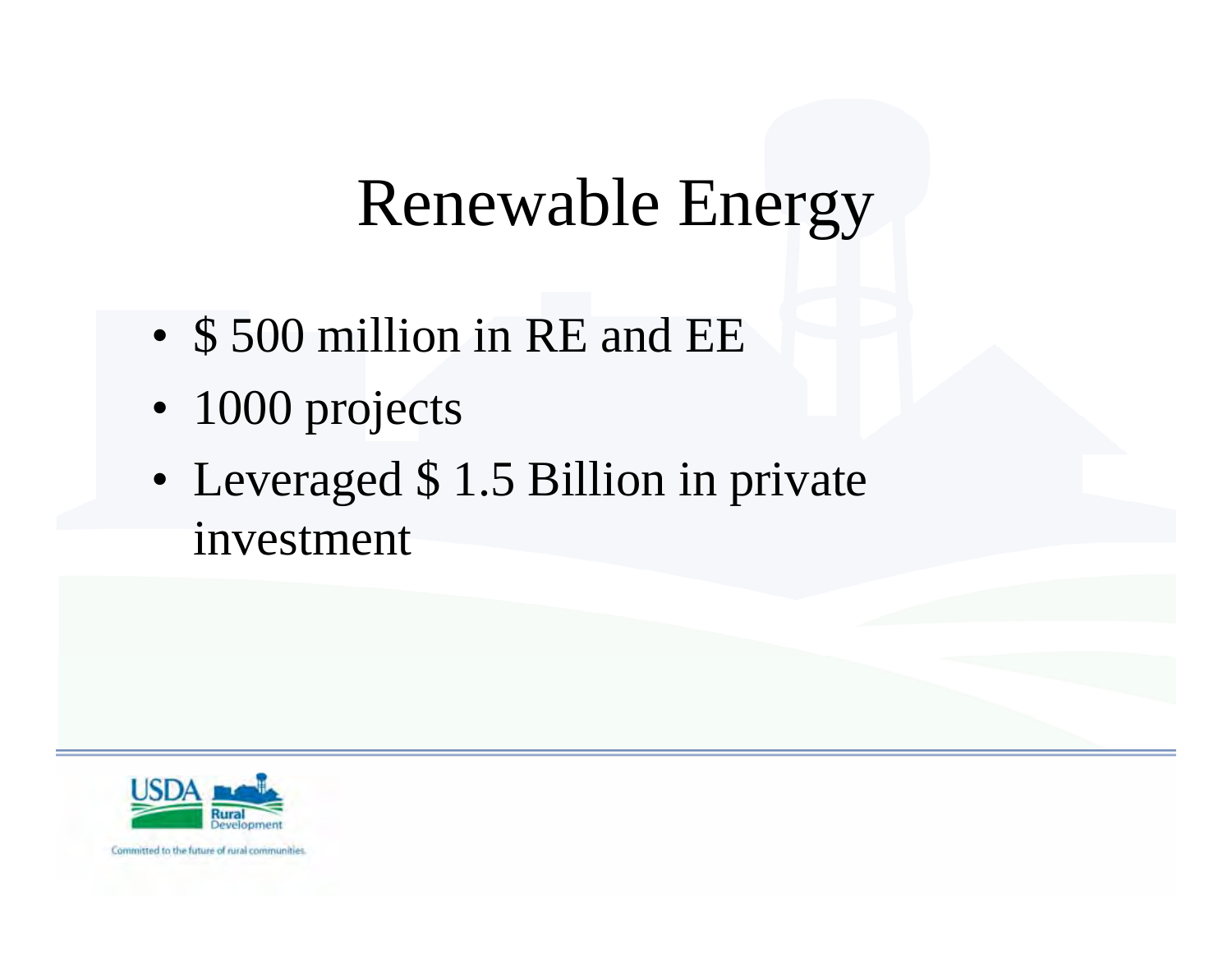### 2007 Farm Bill Energy

- •\$500 million RE and EE Grants
- • \$2.1 billion in loan guarantees for cellulosic ethanol projects

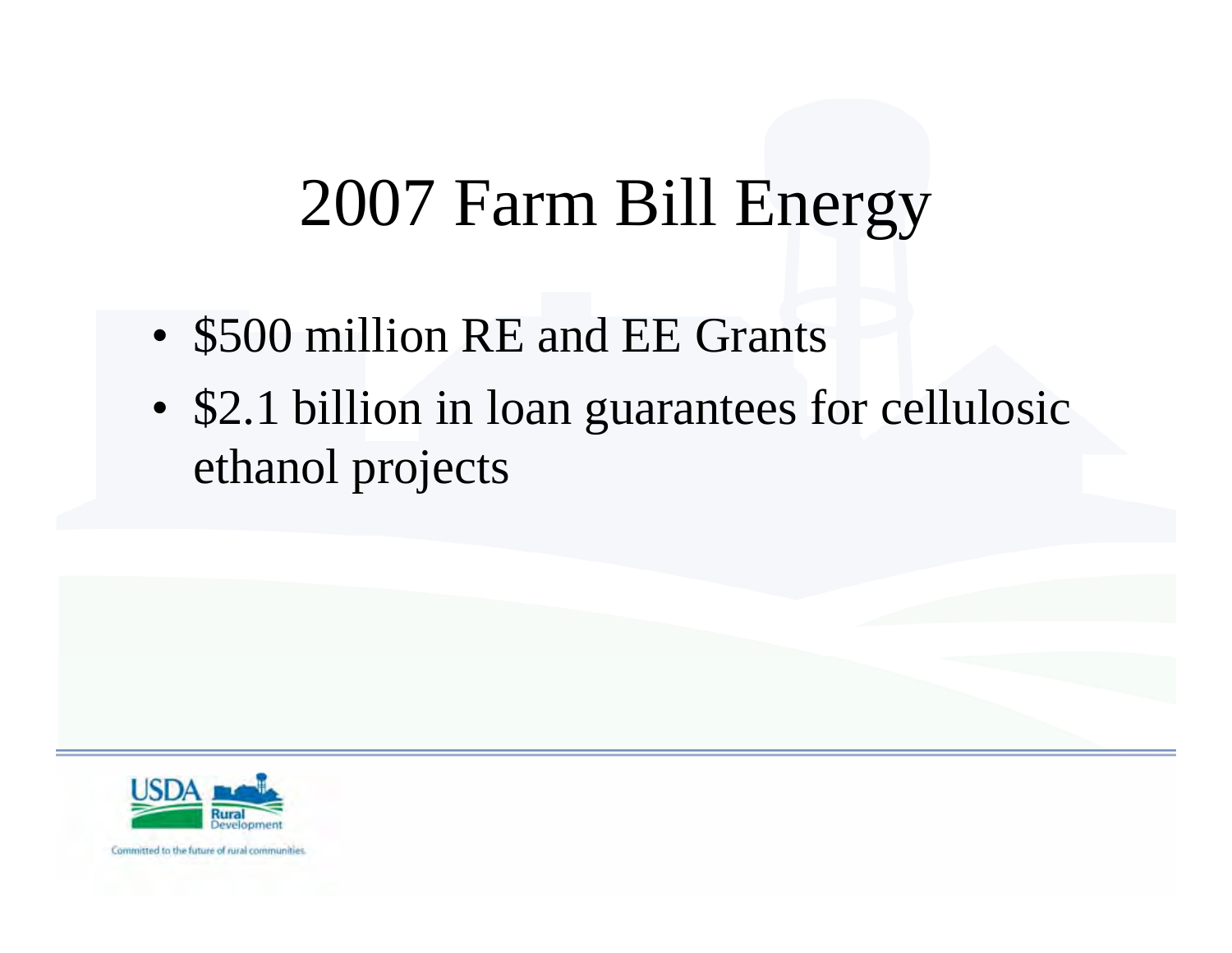#### Farm Bill

- • \$150 million biomass research competitive grants, focus Cellulosic ethanol
- •\$500 Bioenergy & Bioproduct Research

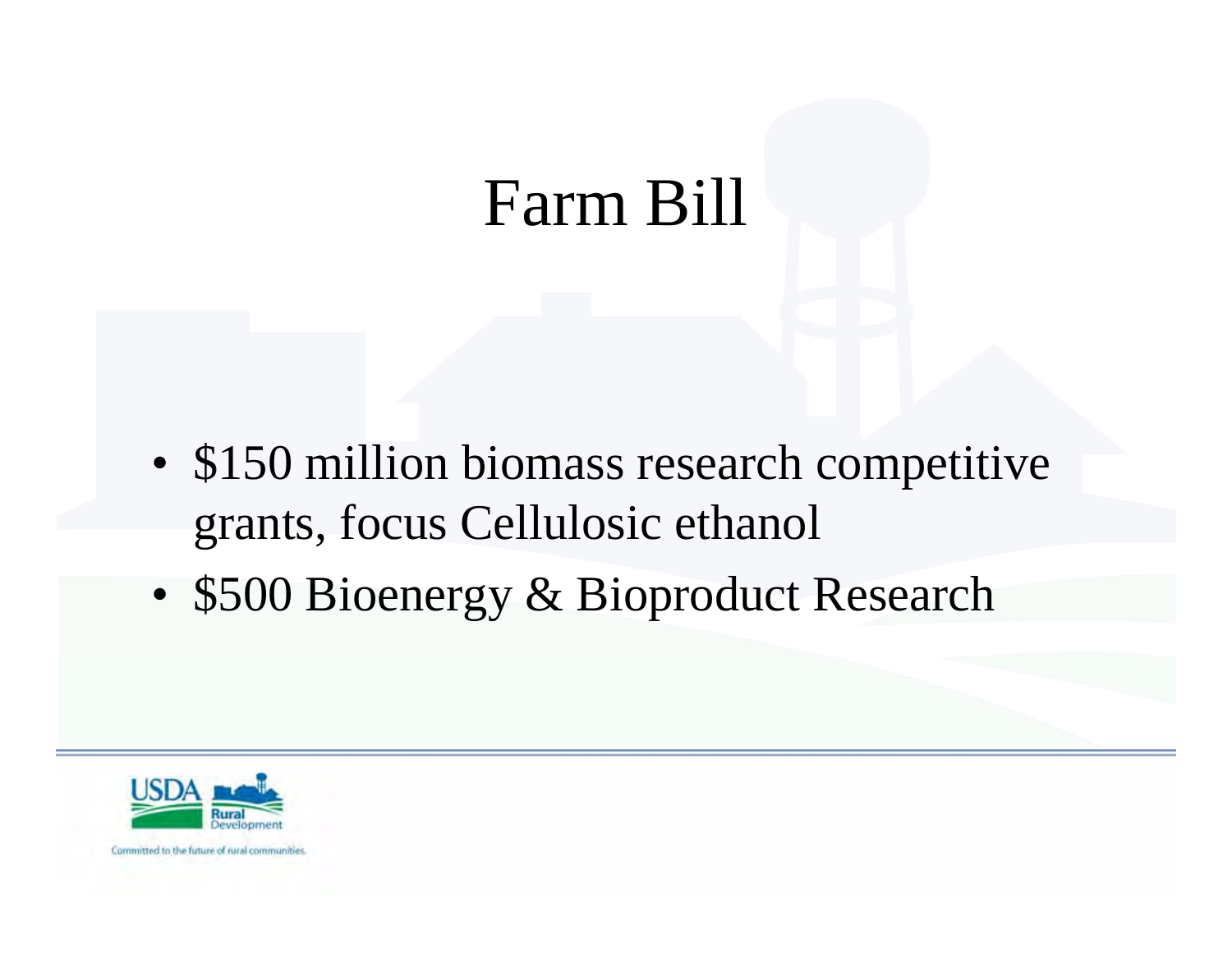### 25 X 25

• Farm Bill piece \$4.7 billion, first year, \$23.9 billion over 5 year

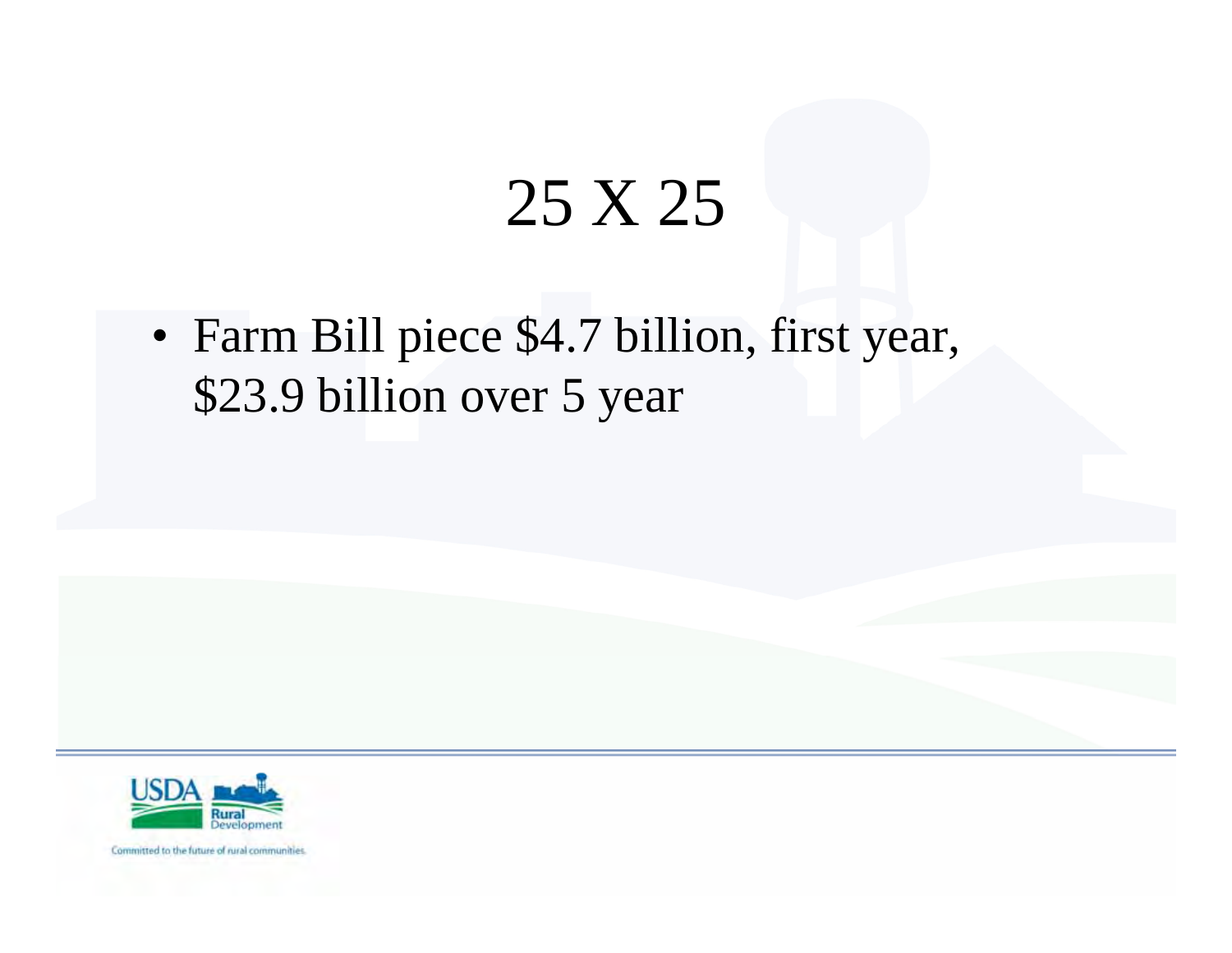### Farm Bill

- Section 9006: Grant & Loan Guarantee for RE and Energy **Efficiency**
- Section 9010: Perennial grasses and short rotation trees
- •Biomass / Bioproducts Development
- •Section 9002: Fed procurement of bioproducts
- • Section 9008: Biomass R&D Initiative universities and private corporations for conversion and utilization of biomass to energy and co-products
- Section 6401: Value Added Producer Grants- development of biorefinery co-products

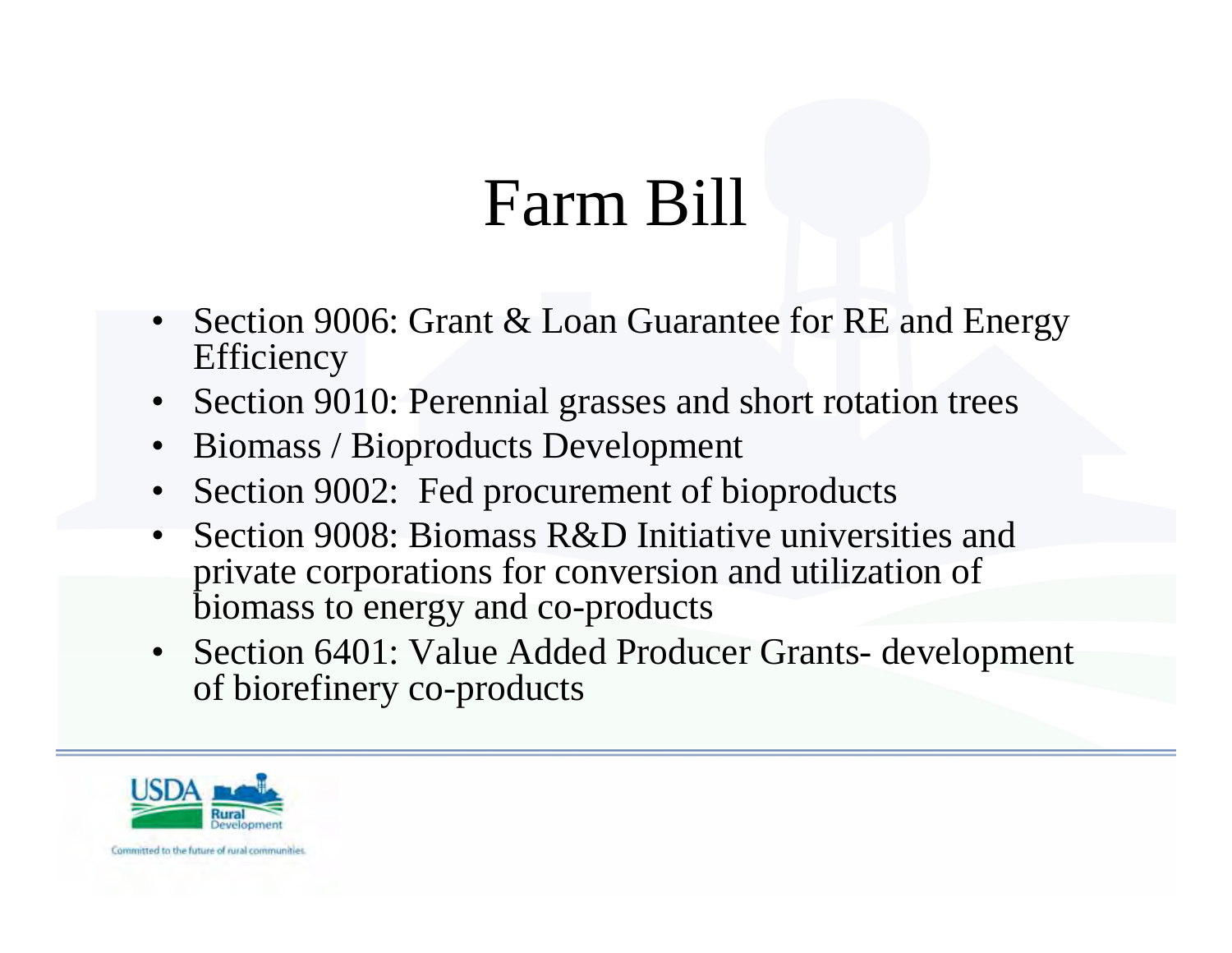### Local Ownership

- 50 MGPY Ethanol Plant
- 100% Outside Ownership = 133 jobs
- 25% Local Ownership = 162 jobs
- 50% Local = 191 jobs
- 75% Local= 220 jobs

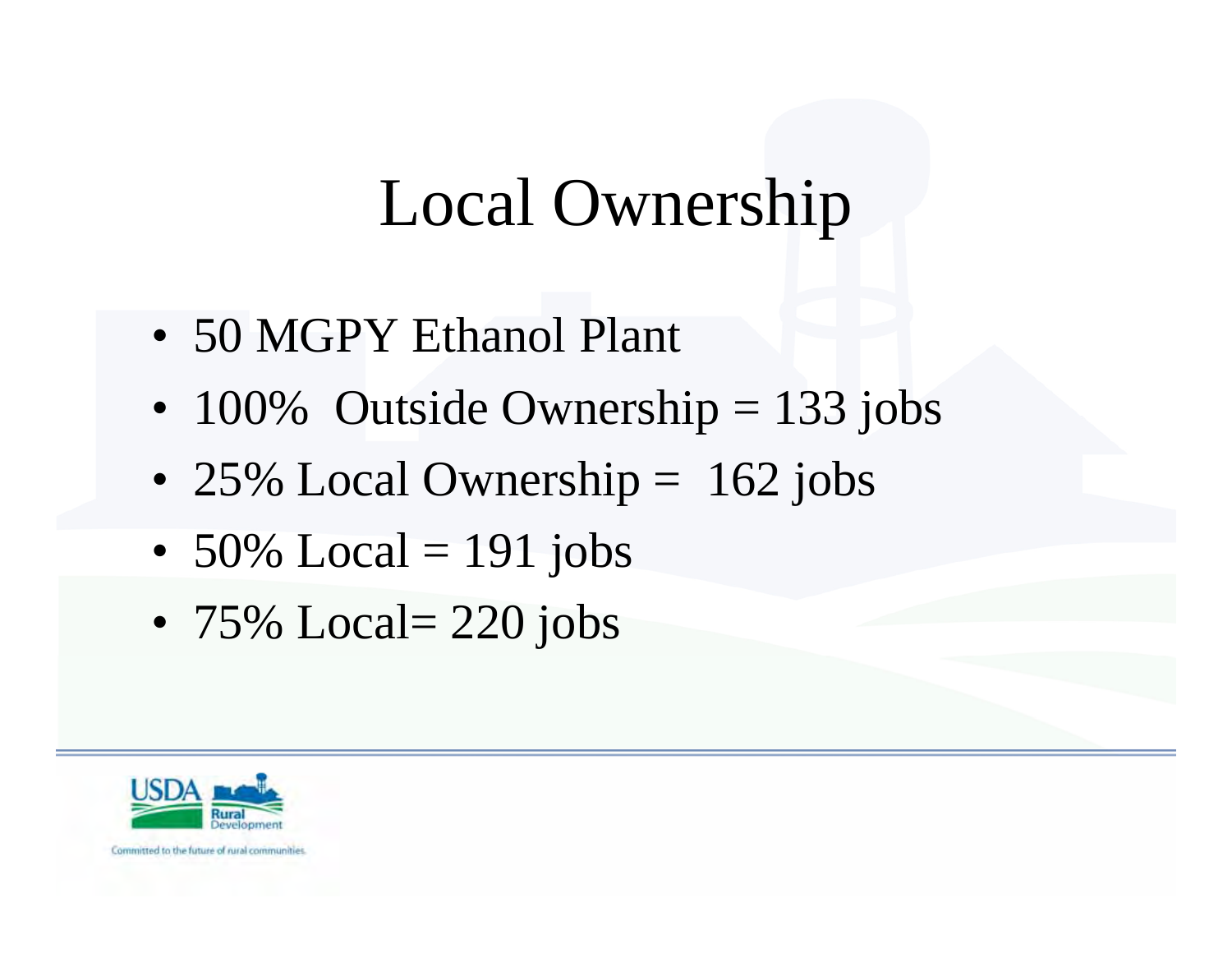### Eligible Projects

- Biomass and Bioenergy Projects
- Anaerobic Digester Projects
- Geothermal, Electric Generation
- Geothermal, direct use
- Hydrogen production from renewables
- Solar, small and large; Electric and Thermal
- Wind, small and large
- Energy Efficiency Improvement

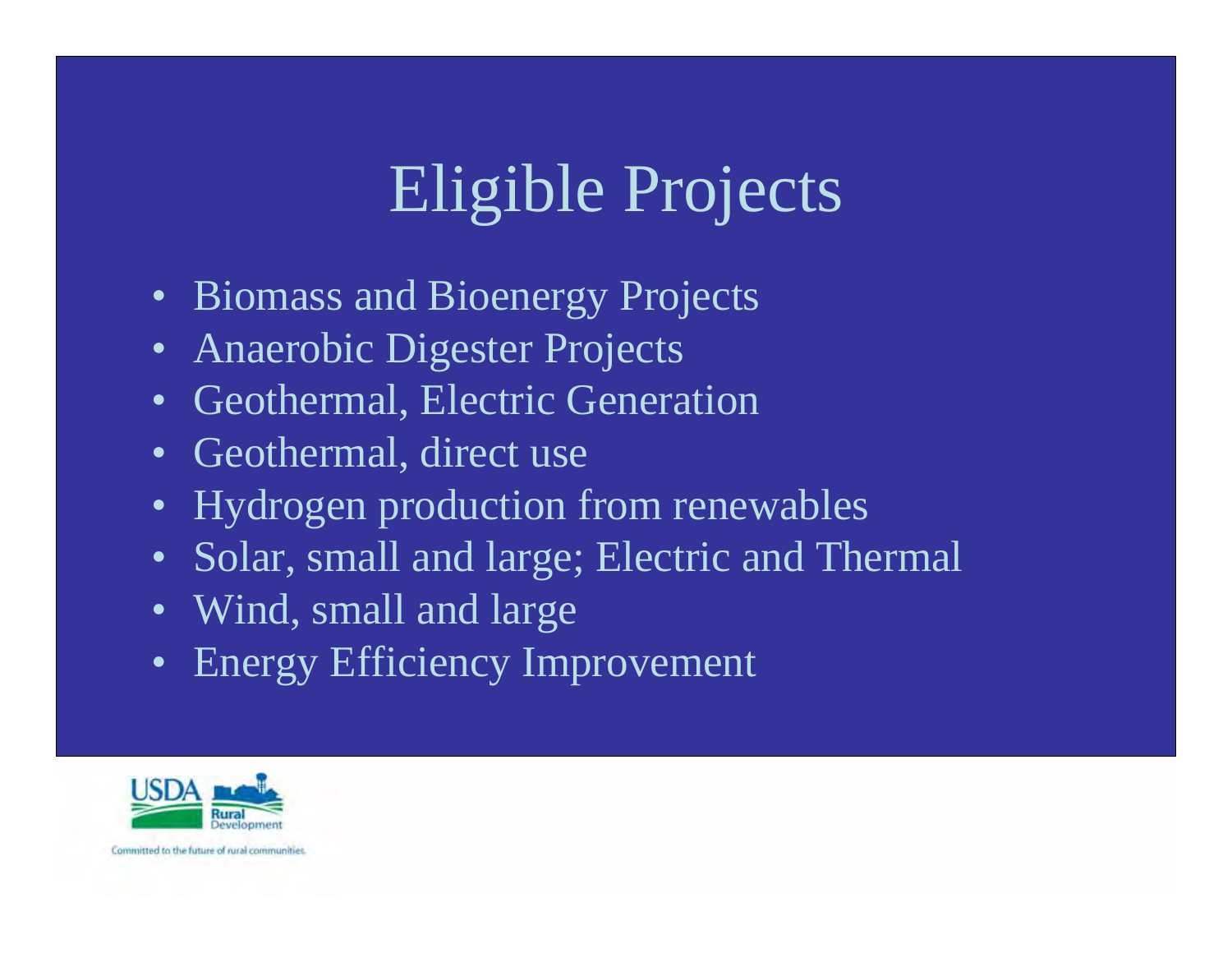# Project Eligibility

- 1. The project must be for the purchase of a renewable energy system or to make energy efficiency improvements.
- 2. The project must be for pre-commercial or commercially available and replicable technology.

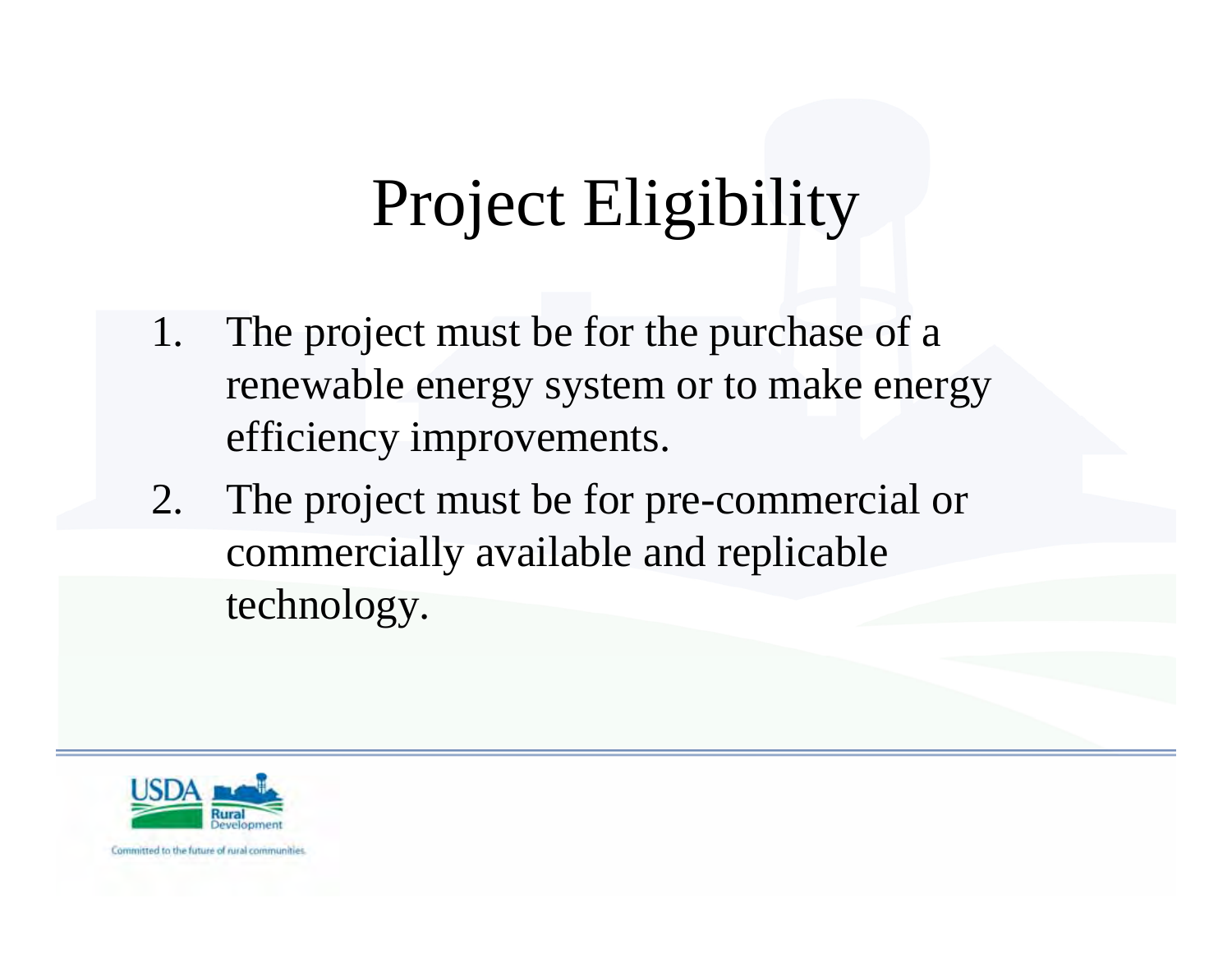# **Eligible Project Costs**

**Must be an integral and necessary part of the system:**

- **1. Post application purchase/installation of equipment;**
- **2. Post-application construction or improvements;**
- **3. Energy audits or assessments;**
- **4. Permit and license fees;**
- **5. Professional fees (except application preparation-**

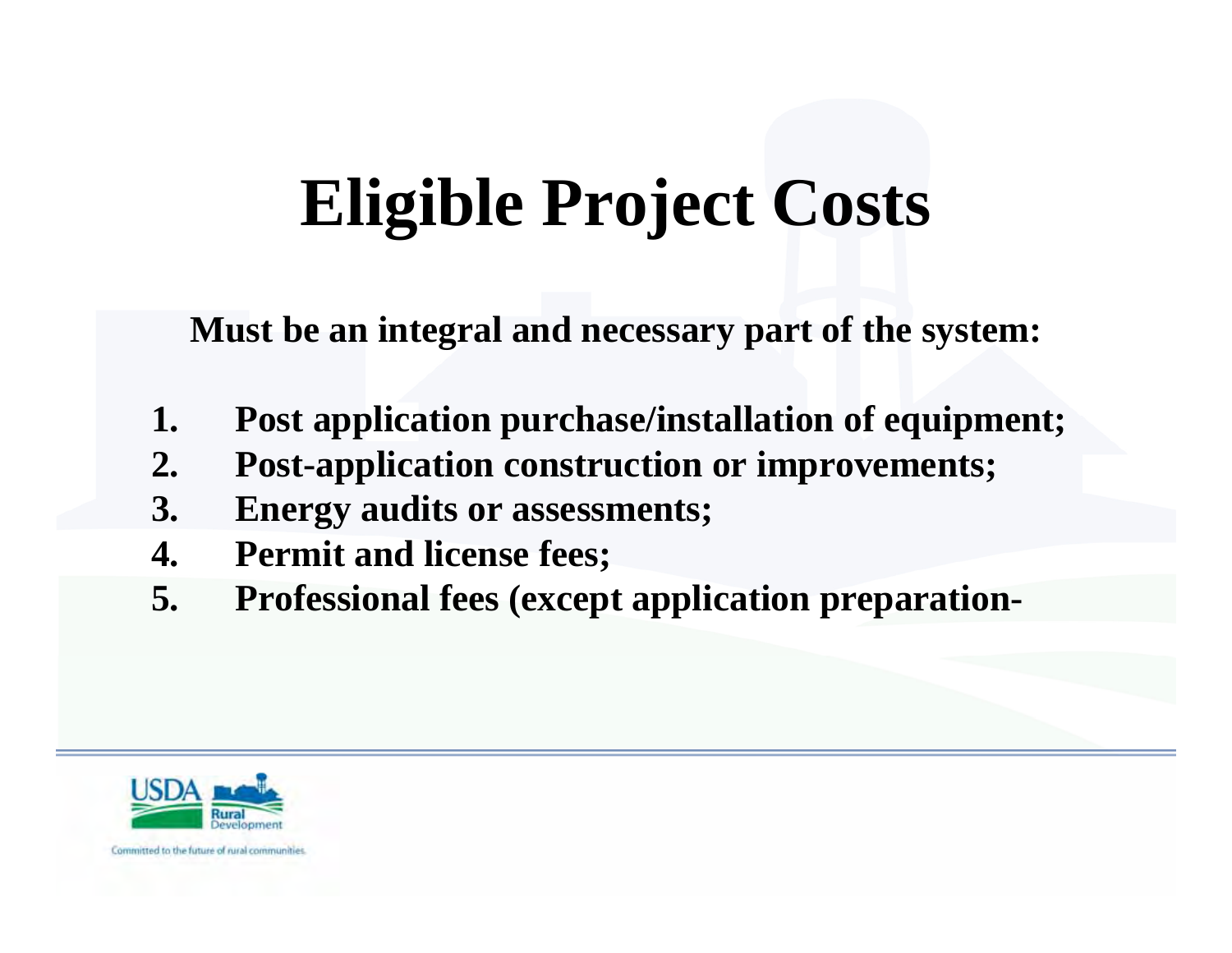# **Eligible Project Costs**

- **6. Feasibility studies and technical reports;**
- **7. Business plans;**
- **8. Retrofitting;**
- **9. Construction of a new energy facility when it is used for same purpose, is approx. same size and will provide more energy savings than improving an existing facility;**
- **10. Working capital;**
- •**11. Land acquisition.**

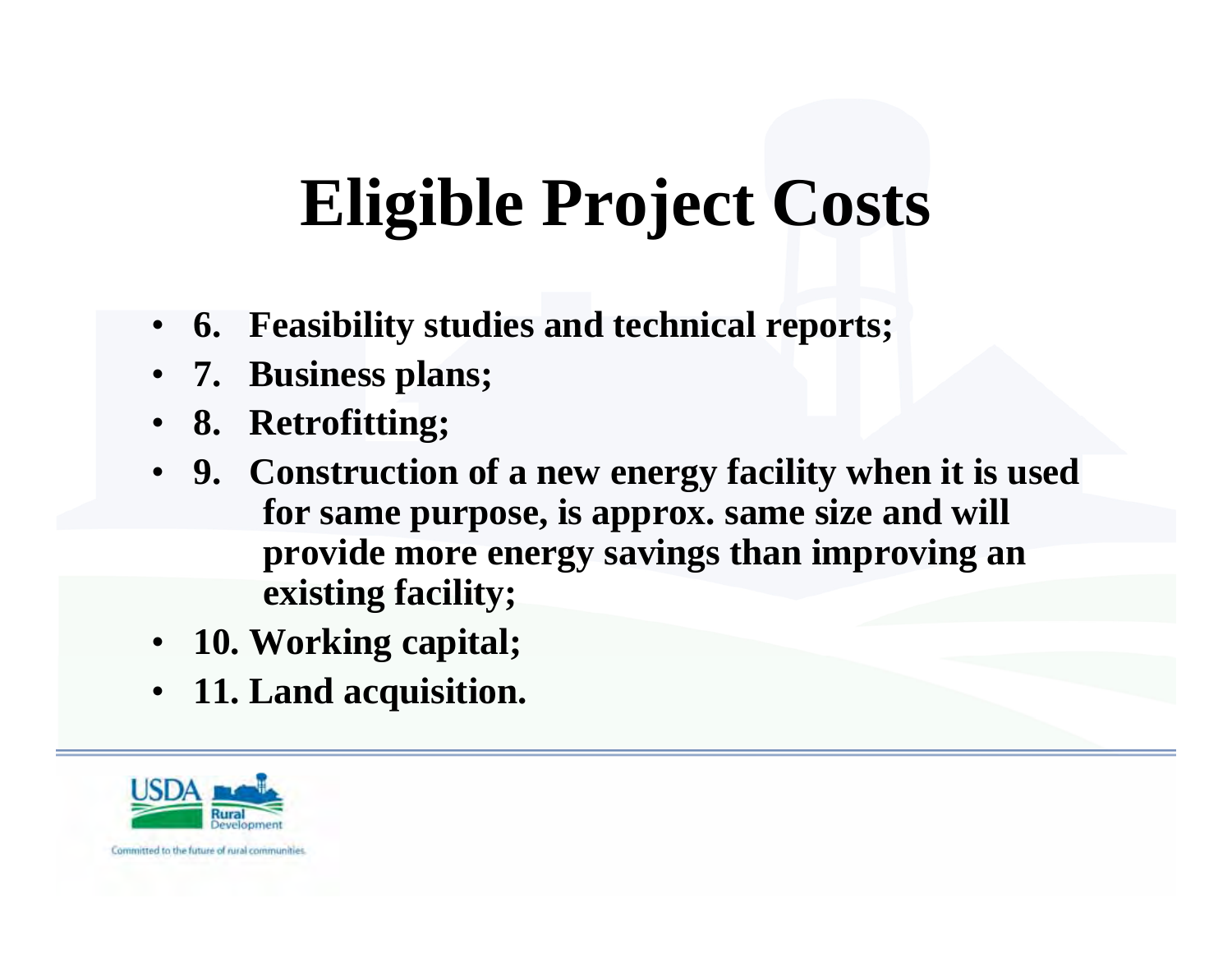### **Passive Investor**

**An equity investor that does not actively participate in management and operation decisions of the business entity as evidenced by a contractual arrangement.**

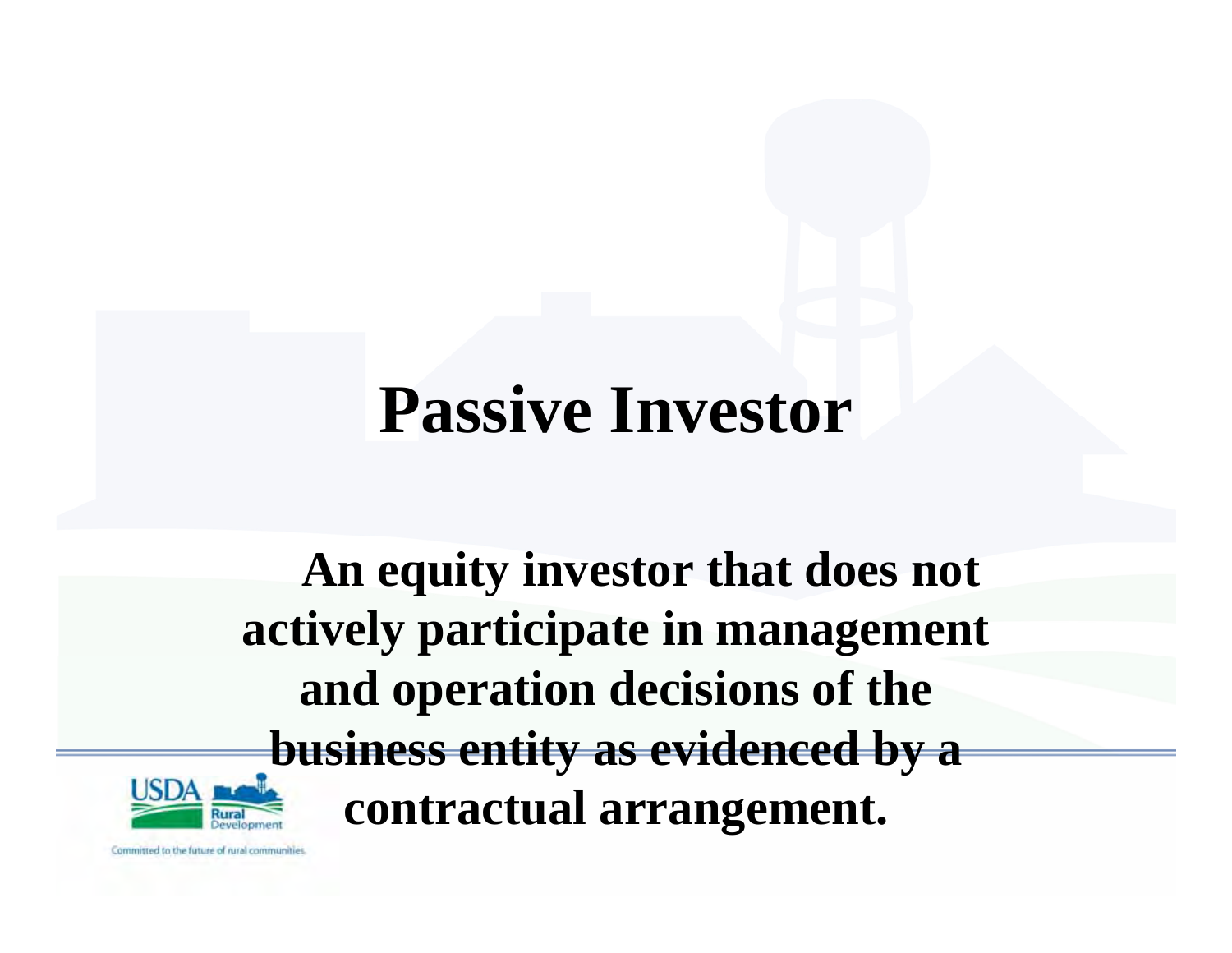# **Feasibility Study**

- A business level feasibility study will be required on all renewable energy system projects with total eligible project costs exceeding \$200,000.
- Must be completed by an independent qualified consultant.

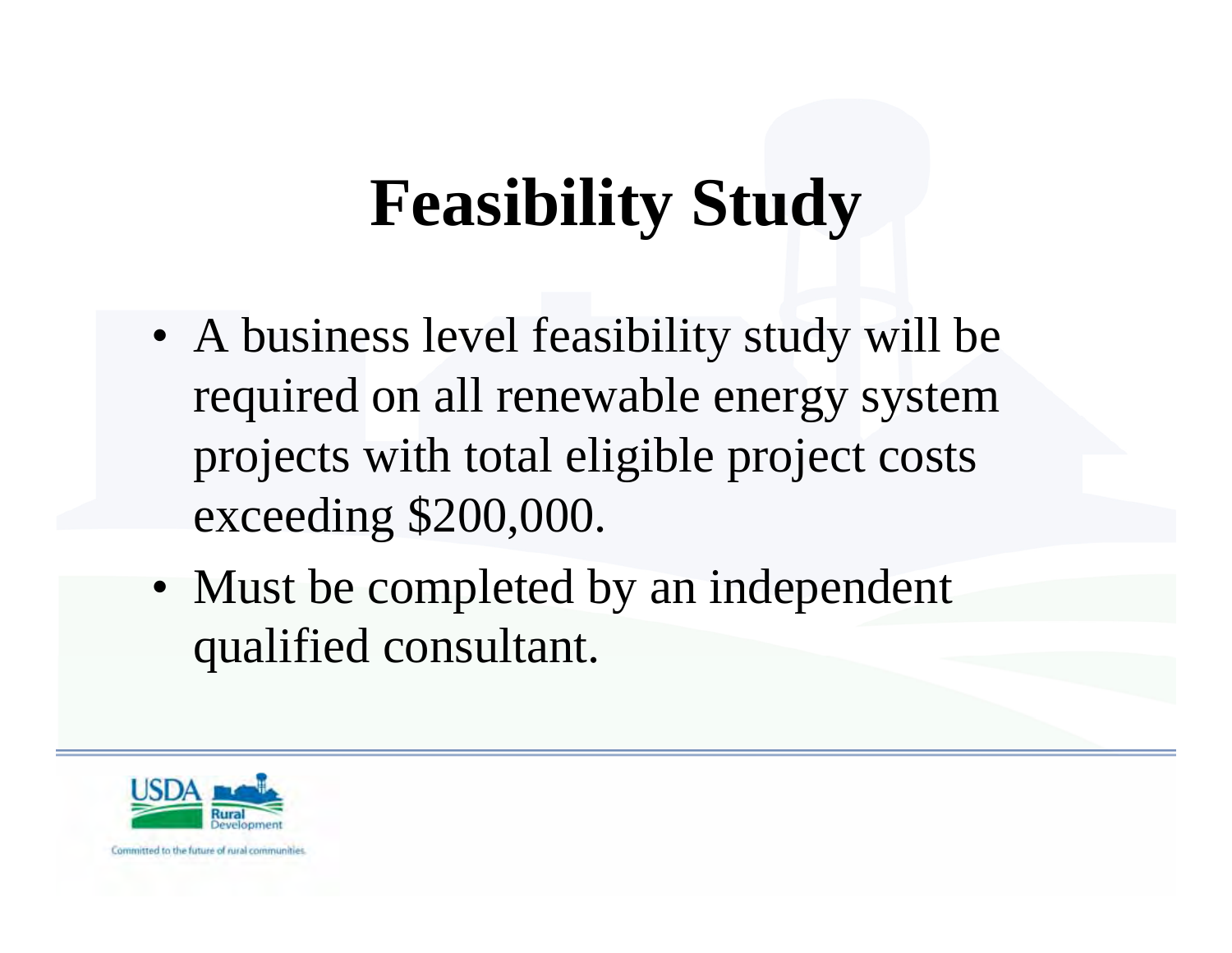# **Energy Audit**

- An energy audit or energy assessment must be included on all energy efficiency improvement projects with total eligible costs exceeding \$50,000.
- Conducted by a Certified Energy Manager or Professional Engineer.

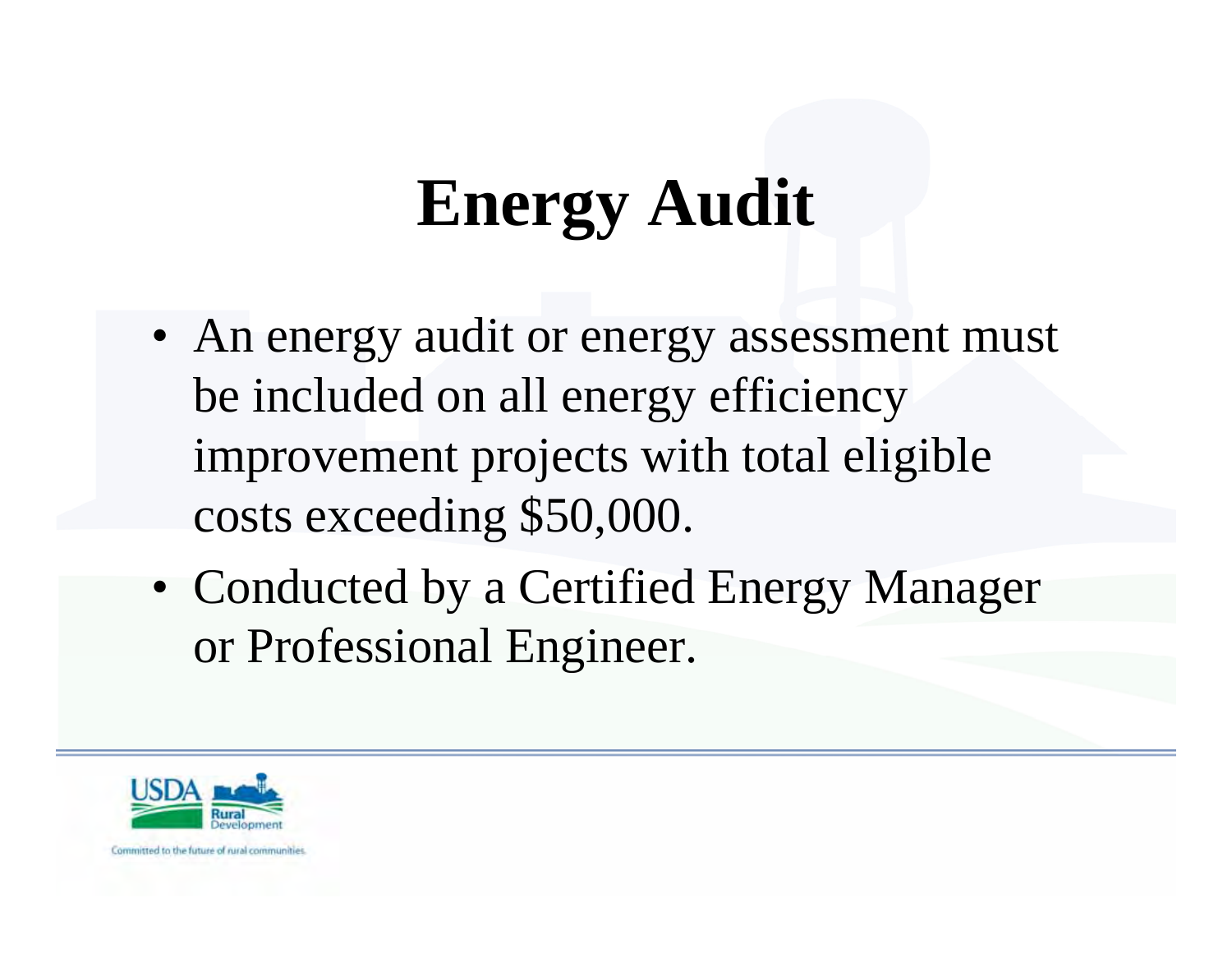### **Technical Report**

- Use Appendix A to RD Instruction 4280-B for projects with total eligible costs less than \$200,000.
- Use Appendix B to RD Instruction 4280-B for projects with total eligible costs exceeding \$200,000.

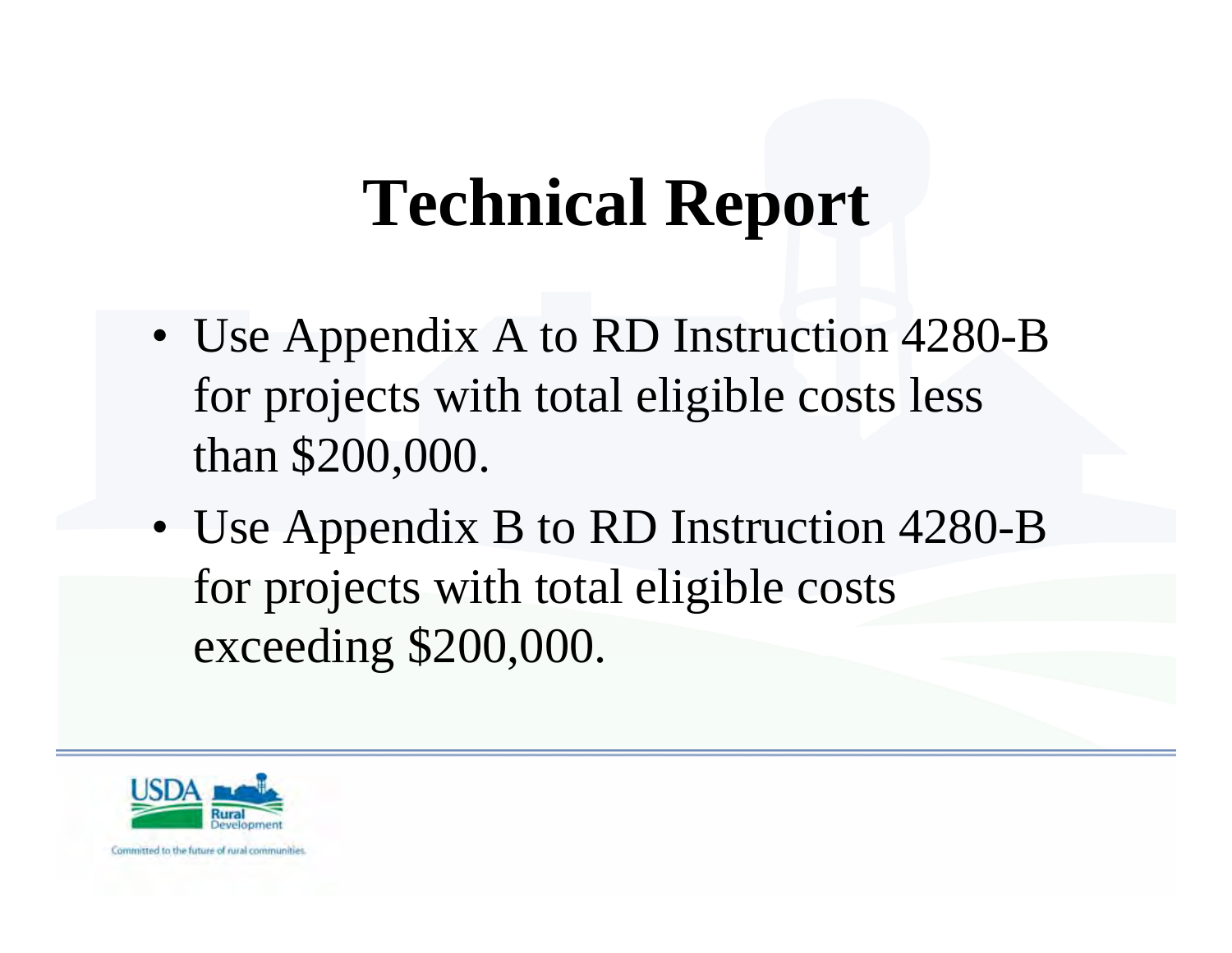### **Evaluation Criteria**

- 1. Quantity of Energy Replaced, Produced or Saved.
- 2. Environmental Benefits.
- 3. Commercially Available.
- 4. Technical Merit Score. (NREL will make Determination

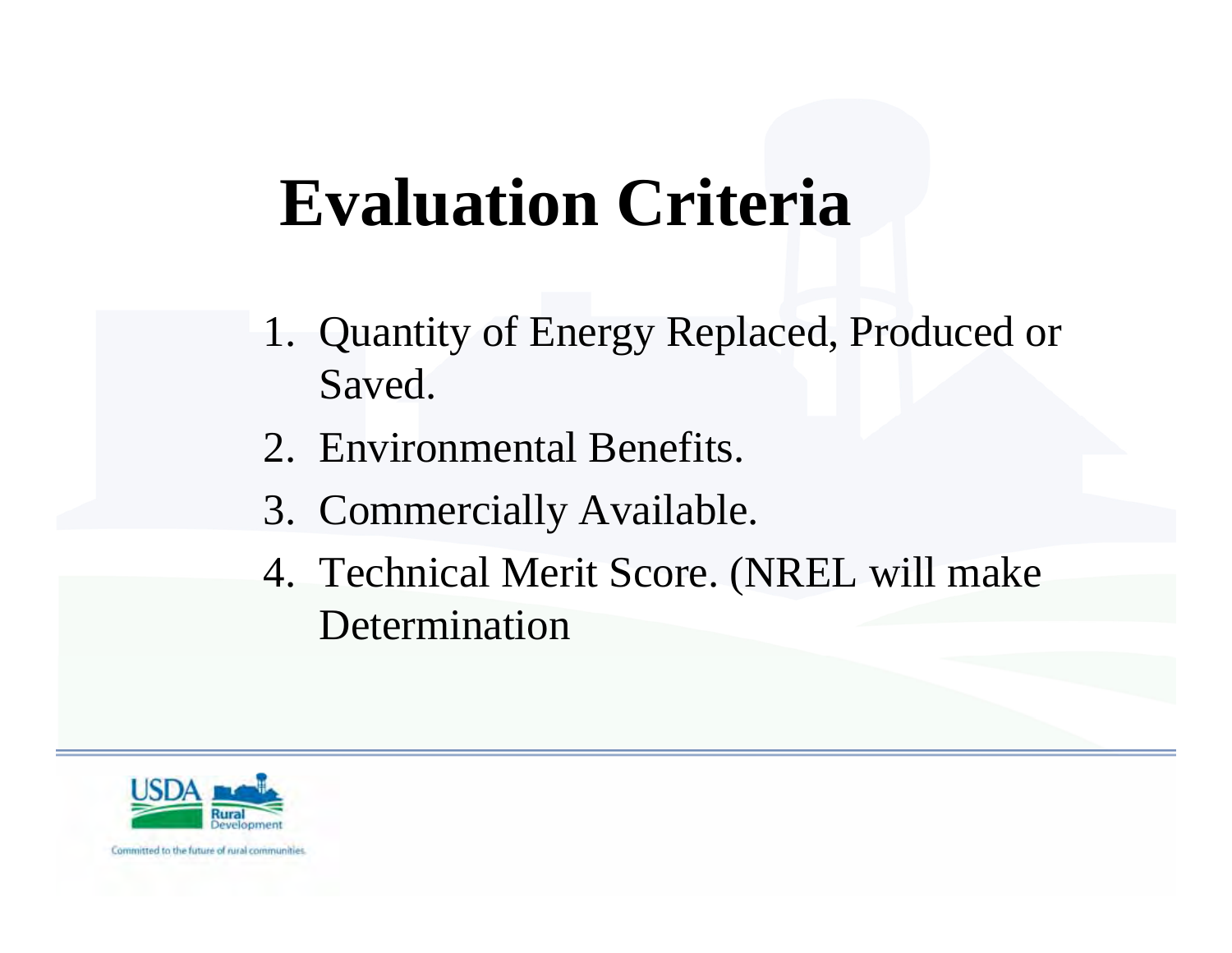### **Evaluation Criteria**

- 5. Readiness. (Grants Only)
- 6. Small Agricultural Producer/ Very Small Business.
- 7. Simplified application
- 8. Previous Grantees and Borrowers.
- 9. Return on Investment.
- 10.Loan Rate (Guaranteed Loan Only)